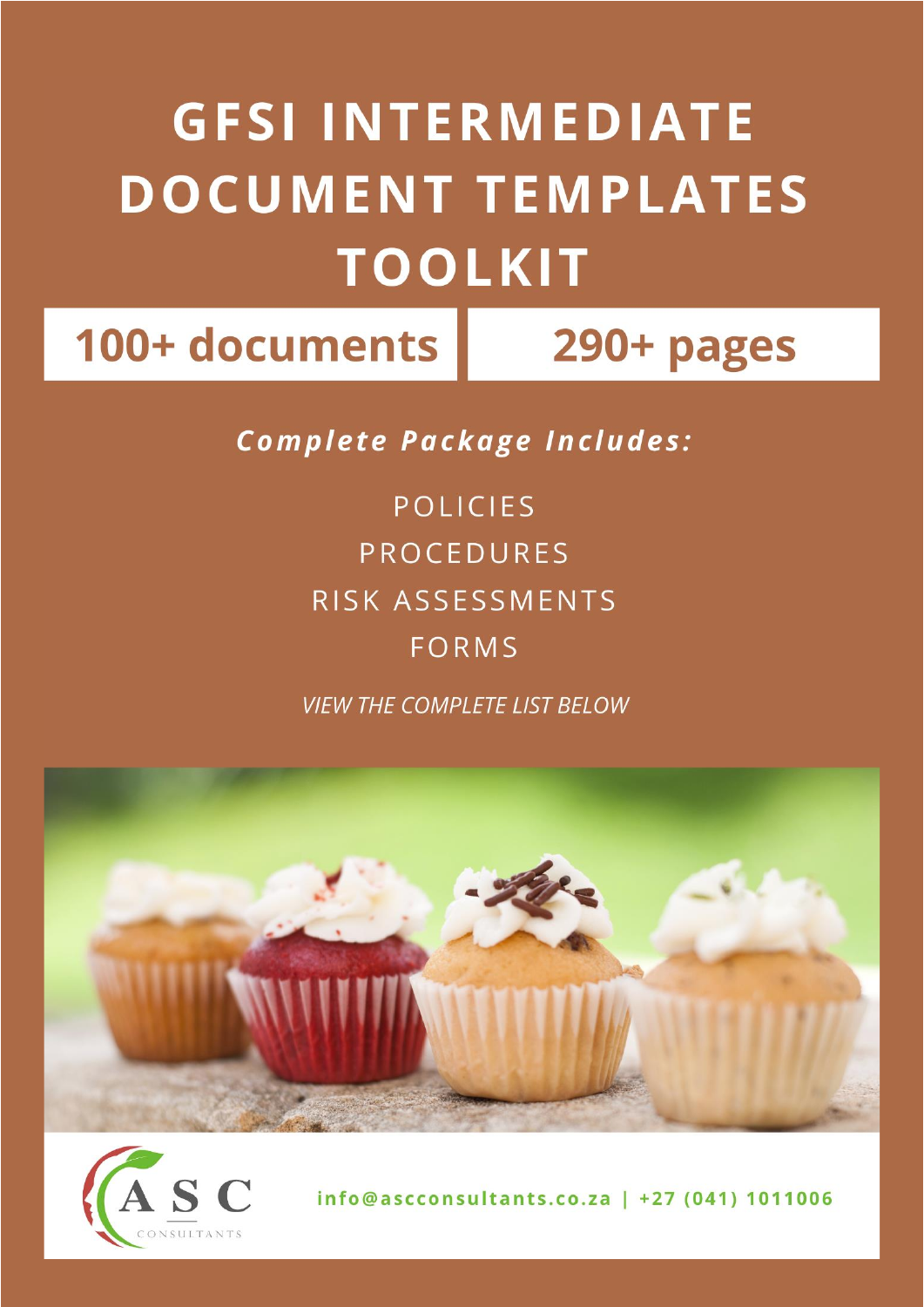## **GLOBAL FOOD SAFETY INITIATIVE (GFSI) INTERMEDIATE Food Safety Management System**

| <b>DOC NO</b>                             | <b>DOCUMENT NAME</b>                            | <b>GFSI CHECKLIST</b><br><b>REF NO</b> | <b>PAGES</b>   |
|-------------------------------------------|-------------------------------------------------|----------------------------------------|----------------|
|                                           | <b>FOOD SAFETY MANAGEMENT SYSTEM</b>            |                                        |                |
|                                           | <b>Specifications Including Product Release</b> |                                        |                |
| <b>GFSI001</b>                            | <b>Raw Material Specification Sheet</b>         | <b>B.</b> A1.1                         | 1              |
| <b>GFSI002</b>                            | <b>Food Safety Policy</b>                       | B. A1.2; 3; 4                          | 5              |
| GFSI003                                   | <b>Product Release Procedure</b>                | B. A1.5; 6                             | 3              |
| <b>Traceability</b>                       |                                                 |                                        |                |
| GFSI004                                   | <b>Traceability System Procedure</b>            | B. A2.1; 2; 4; 5                       | 4              |
| <b>GFSI005</b>                            | <b>Product Control Form</b>                     | B. A2.3                                | 1              |
|                                           | <b>Food Safety Incident Management</b>          |                                        |                |
| <b>GFSI006</b>                            | Incident Management System Procedure            | B. A3.1; 2; 3; 4                       | 8              |
|                                           | <b>Control of Non-conforming Product</b>        |                                        |                |
| GFSI007                                   | Control of Non-conforming Product Procedure     | B. A4.1; 2                             | 8              |
|                                           | <b>Corrective Action</b>                        |                                        |                |
| <b>GFSI008</b>                            | <b>Corrective Action Procedure</b>              | B. A5.1; 2                             | 6              |
| <b>Management Responsibility</b>          |                                                 |                                        |                |
| GFSI09                                    | <b>Organizational Structure</b>                 | I. A1.1                                | 1              |
| <b>GFSI010</b>                            | <b>Management Responsibility</b>                | I. A1.2                                | 3              |
| <b>GFSI011</b>                            | <b>Management Review Procedure</b>              | I.A1.3                                 | 3              |
| <b>General Documentation Requirements</b> |                                                 |                                        |                |
| <b>GFSI012</b>                            | <b>Documentation Procedure</b>                  | I. A2.                                 | $\overline{7}$ |
| <b>Procedures</b>                         |                                                 |                                        |                |
| <b>GFSI013</b>                            | Process and Operation Procedures                | I. A3.1; 2                             | 11             |
|                                           | <b>Complaint Handling</b>                       |                                        |                |
| GFSI014                                   | <b>Complaint Management Procedure</b>           | I. A4.1; 2                             | 8              |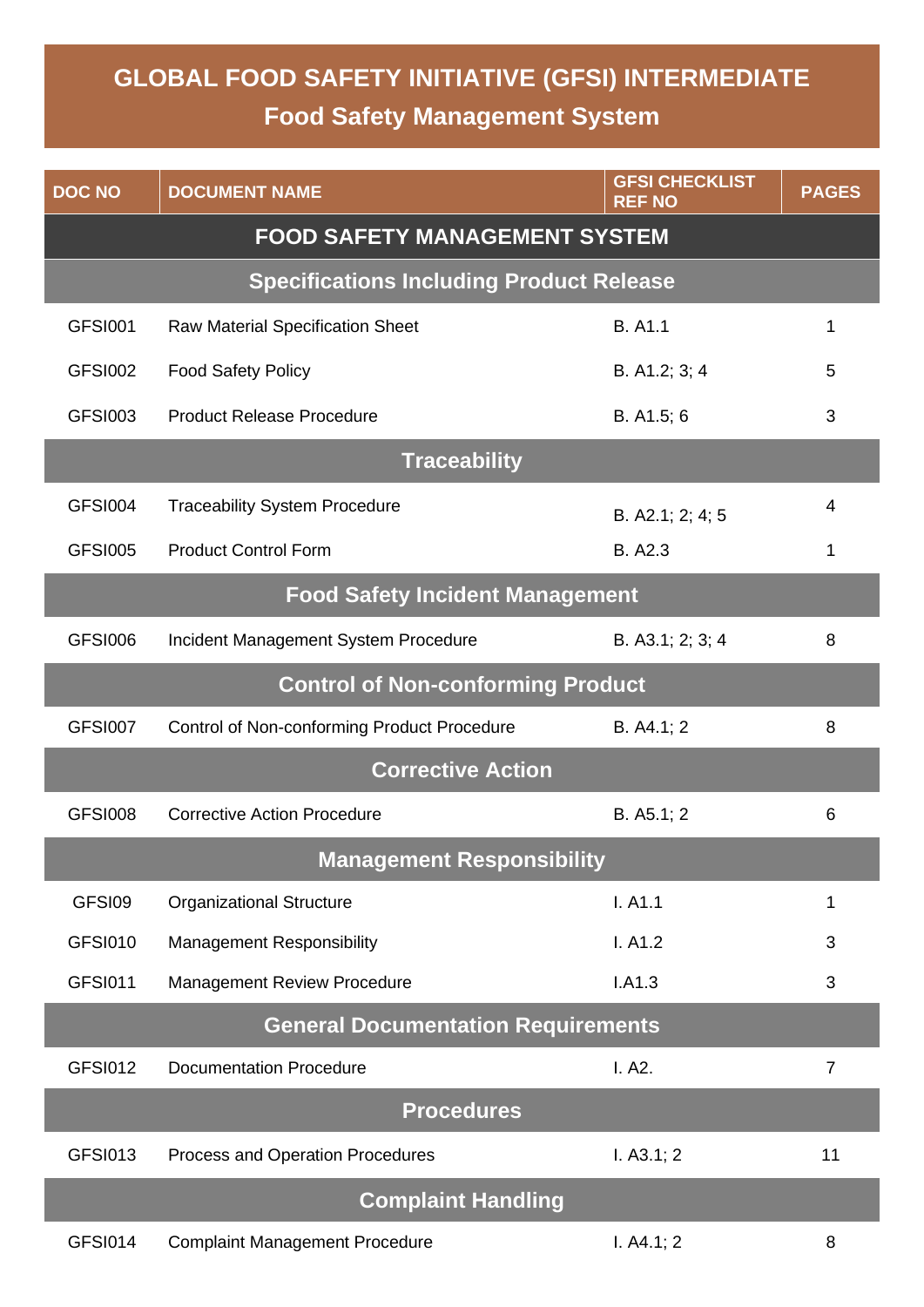| <b>DOC NO</b>                                      | <b>DOCUMENT NAME</b>                                  | <b>GFSI CHECKLIST</b><br><b>REF NO</b> | <b>PAGES</b> |
|----------------------------------------------------|-------------------------------------------------------|----------------------------------------|--------------|
| <b>Control of Measuring and Monitoring Devices</b> |                                                       |                                        |              |
| <b>GFSI015</b>                                     | Control of Measuring and Monitoring Devices Procedure | I. $A5.1; 2$                           | 4            |
|                                                    | <b>Product Analysis</b>                               |                                        |              |
| <b>GFSI016</b>                                     | <b>Product Analysis Procedure</b>                     | I. A6.1; 2                             | 3            |
|                                                    | <b>Purchasing</b>                                     |                                        |              |
| <b>GFSI017</b>                                     | <b>Purchasing Procedure</b>                           | I. A7.1                                | 3            |
|                                                    | <b>Supplier Approval and Performance Monitoring</b>   |                                        |              |
| GFSI018                                            | Supplier Approval and Monitoring Procedure            | I. A8.1; 2                             | 5            |
|                                                    | <b>Training</b>                                       |                                        |              |
| <b>GFSI019</b>                                     | <b>Personnel Training Procedure</b>                   | I. A9.1; 2; 3; 4                       | 3            |
|                                                    | <b>GOOD MANUFACTURING PRACTICES</b>                   |                                        |              |
|                                                    | <b>Personal Hygiene</b>                               |                                        |              |
| <b>GFSI020</b>                                     | Personal Hygiene Procedure                            | B. B1.1; 2; 3; 4; 5; 6                 | 7            |
| <b>GFSI021</b>                                     | <b>PPE Laundering Procedure</b>                       | B. B1.7                                | 1            |
|                                                    | <b>Facility Environment</b>                           |                                        |              |
| <b>GFSI021</b>                                     | Maintenance Procedure                                 | B. B2.1; 2; 3; 4; 5; 6                 | 3            |
| <b>Cleaning and Disinfection</b>                   |                                                       |                                        |              |
| GFSI022                                            | <b>Cleaning and Disinfection Procedure</b>            | B. B3.1; 2; 3                          | 6            |
| <b>Product Contamination Control</b>               |                                                       |                                        |              |
| GFSI023                                            | <b>Product Protection Procedure</b>                   | B. B4.1; 2                             | 3            |
| GFSI024                                            | <b>Foreign Material Control Procedure</b>             | <b>B.</b> B4.3                         | 4            |
| <b>Pest Control</b>                                |                                                       |                                        |              |
| GFSI025                                            | <b>Pest Control Procedure</b>                         | B. B5.1; 2; 3                          | 4            |
| <b>Water Quality</b>                               |                                                       |                                        |              |
| GFSI026                                            | <b>Water Quality Procedure</b>                        | B. B6.1; 2                             | 1            |
| GFSI027                                            | <b>Microbiological Testing Procedure</b>              | B. B6.3                                | 6            |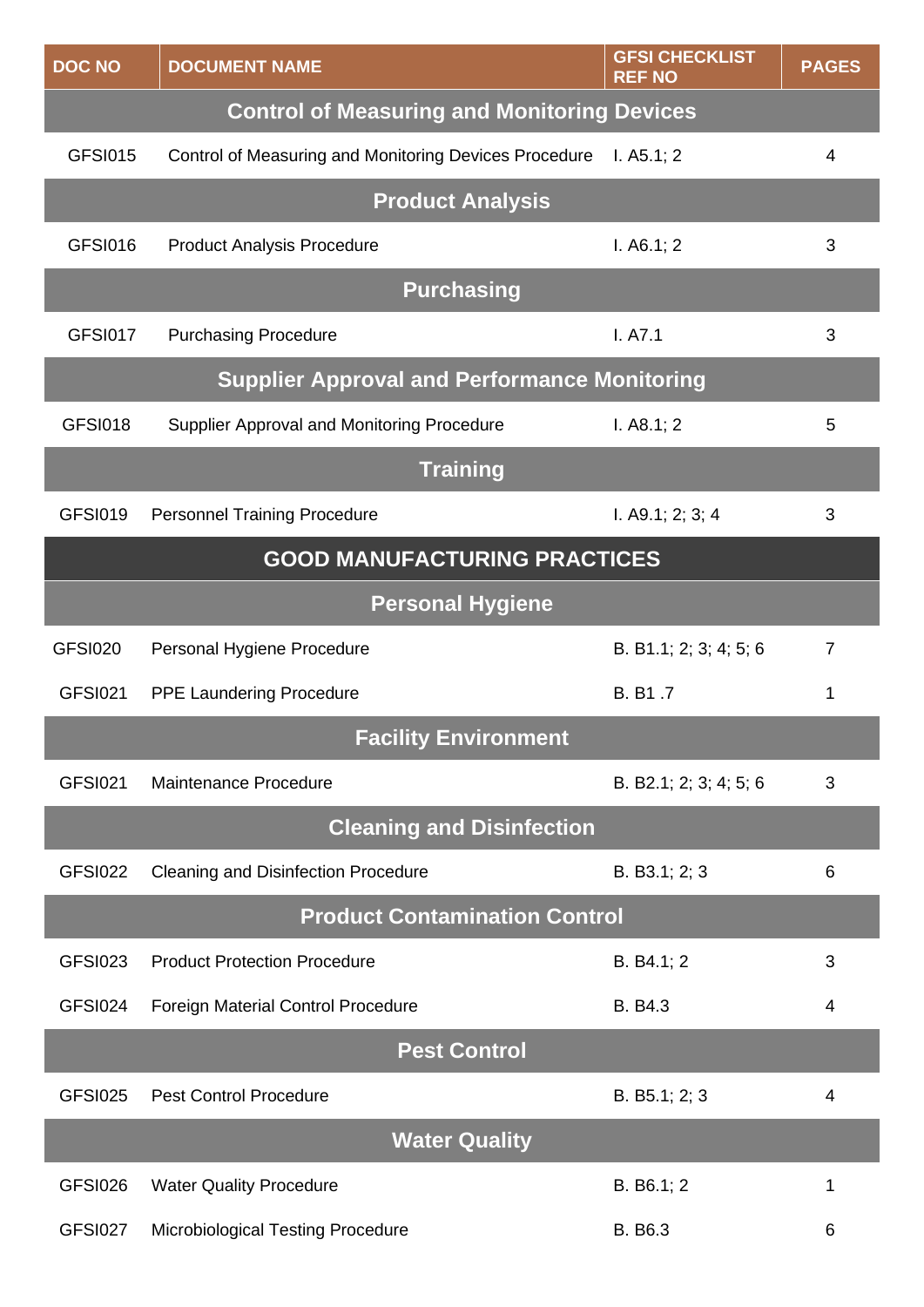| <b>DOC NO</b>       | <b>DOCUMENT NAME</b>                      | <b>GFSI CHECKLIST</b><br><b>REF NO</b>     | <b>PAGES</b>   |
|---------------------|-------------------------------------------|--------------------------------------------|----------------|
|                     | <b>Facility and Equipment Maintenance</b> |                                            |                |
| <b>GFSI028</b>      | Maintenance Programme                     | I. B1.1; 2; 3; 4                           | 4              |
|                     | <b>Staff Facilities</b>                   |                                            |                |
| GFSI029             | <b>Staff Facilites Procedure</b>          | I. B2.1; 2; 3; 4                           | 3              |
|                     | <b>Waste Management</b>                   |                                            |                |
| <b>GFSI030</b>      | Waste Management Procedure                | I. B3.1; 2                                 | 3              |
|                     | <b>Storage and Transport</b>              |                                            |                |
| <b>GFSI031</b>      | <b>Storage Procedure</b>                  | I. B4.1; 2; 3; 4; 5; 6;<br>7; 8; 9         | $\overline{2}$ |
| GFSI032             | <b>Transport Procedure</b>                |                                            | 3              |
|                     | <b>CONTROL OF HAZARDS</b>                 |                                            |                |
| <b>GFSI033</b>      | <b>FSMS</b>                               | <b>B. C1.1</b>                             | $\overline{2}$ |
| GFSI034             | <b>Hazard Analysis</b>                    | B. C1.2; 3; 4; 5                           | 1              |
|                     | <b>Control of Allergens</b>               |                                            |                |
| <b>GFSI035</b>      | Allergen Management Procedure             | B. C2.1; 2; 4; 5                           | 1              |
| <b>GFSI036</b>      | <b>Risk of Cross Contamination</b>        | <b>B. C2.3</b>                             | 3              |
|                     | <b>HACCP</b>                              |                                            |                |
| GFSI037             | <b>HACCP Methodology Procedure</b>        | I. C1.1; 2; 3; 4; 5; 6;<br>7; 8; 9; 10; 11 | 18             |
| <b>Food Defense</b> |                                           |                                            |                |
| <b>GFSI038</b>      | <b>Food Defence Procedure</b>             | 1. C2.1; 3                                 | 3              |
| <b>GFSI039</b>      | <b>Food Defence Checklist</b>             | I. C <sub>2.2</sub>                        | 1              |
| <b>FORMS</b>        |                                           |                                            |                |
| <b>GFSI040</b>      | Food Safety and Quality Objectives Form   | Form                                       | $\overline{2}$ |
| <b>GFSI041</b>      | <b>Batch Control Form</b>                 | Form                                       | 1              |
| <b>GFSI042</b>      | <b>Finished Goods Stock Control Sheet</b> | Form                                       | 1              |
| <b>GFSI043</b>      | Sample Retention Form                     | Form                                       | 1              |
| GFSI044             | Dispatch Form                             | Form                                       | 1              |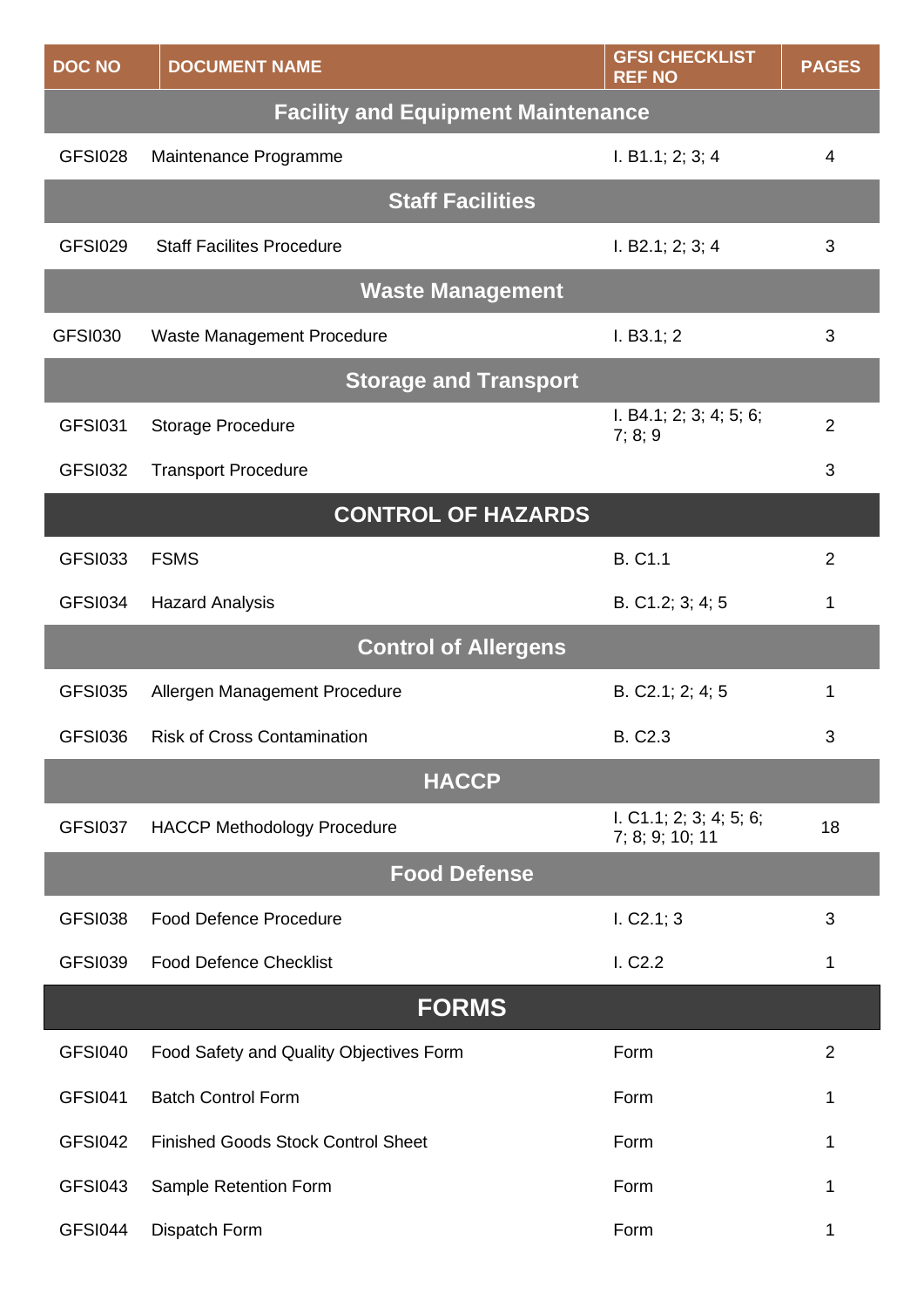| <b>DOC NO</b>  | <b>DOCUMENT NAME</b>                      | <b>GFSI CHECKLIST</b><br><b>REF NO</b> | <b>PAGES</b>   |
|----------------|-------------------------------------------|----------------------------------------|----------------|
| GFSI045        | Product Loading Inspection Form           | Form                                   | 1              |
| GFSI046        | <b>Customer Notification Recall Form</b>  | Form                                   | 1              |
| GFSI047        | <b>Product Disposition Record</b>         | Form                                   | 1              |
| GFSI048        | <b>Product Recall Form</b>                | Form                                   | $\overline{2}$ |
| GFSI049        | Disposal of Non-Conforming Products       | Form                                   | 1              |
| <b>GFSI050</b> | <b>Corrective Action Report</b>           | Form                                   | $\overline{2}$ |
| <b>GFSI051</b> | <b>Corrective Action Register</b>         | Form                                   | $\mathbf{1}$   |
| <b>GFSI052</b> | Internal Audit Non-Conformances Report    | Form                                   | 1              |
| <b>GFSI053</b> | Management Review Agenda and Minutes      | Form                                   | 6              |
| <b>GFSI054</b> | Document Change Request Form              | Form                                   | 1              |
| <b>GFSI055</b> | <b>Document Distribution Control Form</b> | Form                                   | $\overline{2}$ |
| <b>GFSI056</b> | Master List of Distribution of Forms      | Form                                   | $\mathbf{1}$   |
| <b>GFSI057</b> | <b>Master List of Records</b>             | Form                                   | 1              |
| <b>GFSI058</b> | <b>Customer Complaints Form</b>           | Form                                   | 1              |
| <b>GFSI059</b> | <b>Customer Complaints Trends</b>         | <b>Excel Sheet</b>                     |                |
| <b>GFSI060</b> | <b>Calibration Schedule</b>               | Form                                   | 1              |
| <b>GFSI061</b> | <b>Calibration Status of Equipment</b>    | Form                                   | 1              |
| <b>GFSI062</b> | <b>Scale Verification Check</b>           | Form                                   | 1              |
| <b>GFSI063</b> | <b>Thermometer Check</b>                  | Form                                   | 1              |
| GFSI064        | pH Meter Calibration                      | Form                                   | 1              |
| <b>GFSI065</b> | <b>Staff Training Register</b>            | Form                                   | 1              |
| GFSI066        | <b>Training Matrix</b>                    | Form                                   | 2              |
| GFSI067        | Visitors' Register                        | Form                                   | 3              |
| <b>GFSI068</b> | <b>Clinic Record</b>                      | Form                                   | 1              |
| GFSI069        | <b>Illness Register</b>                   | Form                                   | 1              |
| GFSI070        | <b>Glove Plaster Register</b>             | Form                                   | 1              |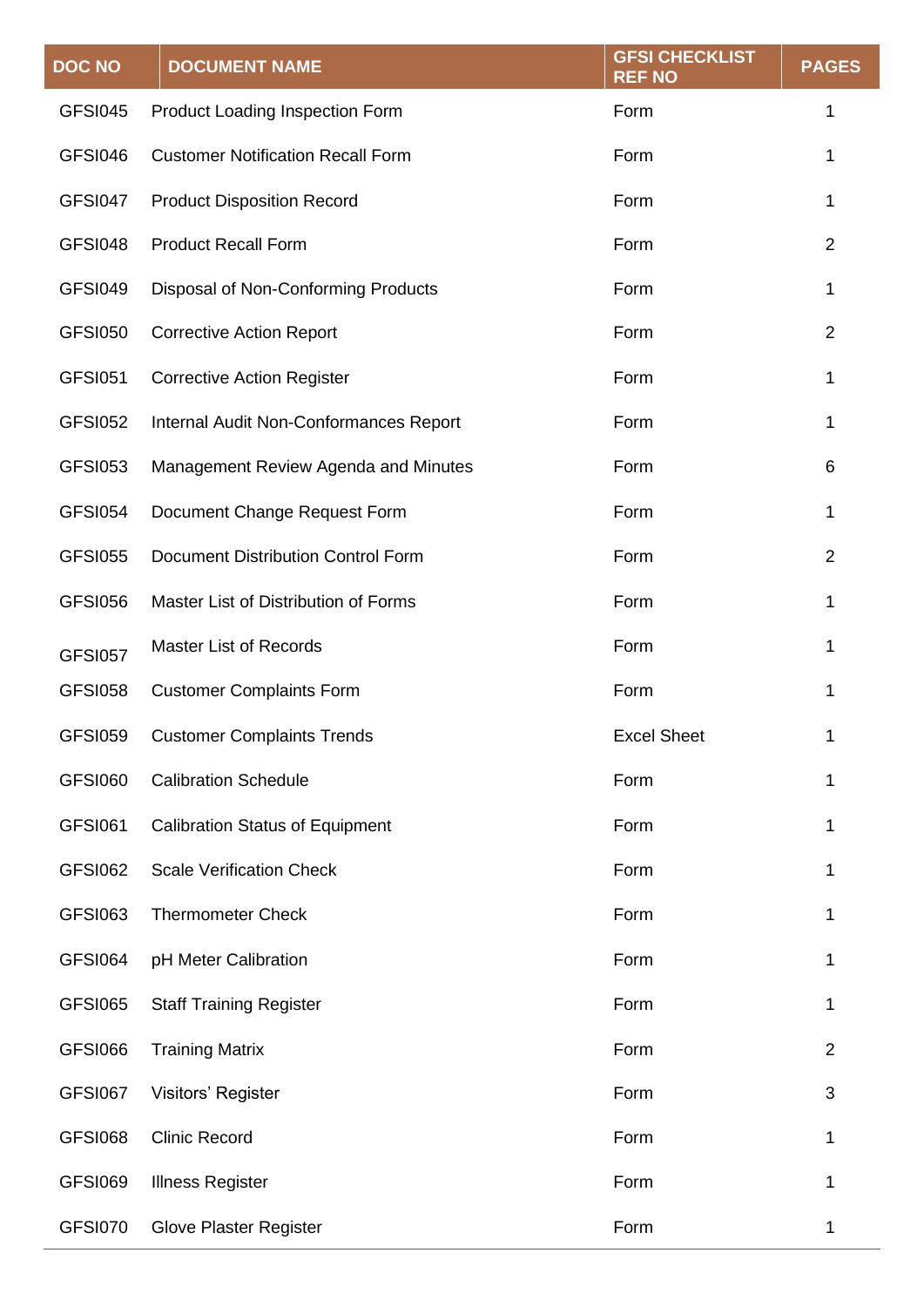| <b>DOC NO</b>  | <b>DOCUMENT NAME</b>                         | <b>GFSI CHECKLIST</b><br><b>REF NO</b> | <b>PAGES</b>   |
|----------------|----------------------------------------------|----------------------------------------|----------------|
| <b>GFSI071</b> | Personal Hygiene Checklist                   | Form                                   | $\overline{2}$ |
| GFSI072        | <b>Health Questionnaire</b>                  | Form                                   | 1              |
| GFSI073        | <b>Protective Clothing Checklist</b>         | Form                                   | 1              |
| <b>GFSI074</b> | <b>Food Handlers Annual Health Check</b>     | Form                                   | 1              |
| <b>GFSI075</b> | <b>Monthly Facility Checklist</b>            | Form                                   | 3              |
| GFSI076        | Preventative Maintenance Plan                | Form                                   | 4              |
| GFSI077        | Maintenance Job Card                         | Form                                   | $\overline{2}$ |
| GFSI078        | <b>Pallet Check Record</b>                   | Form                                   | $\overline{2}$ |
| GFSI079        | <b>Master Chemical List</b>                  | Form                                   | 1              |
| <b>GFSI080</b> | <b>Issuing of Cleaning Chemicals</b>         | Form                                   | 1              |
| <b>GFSI081</b> | <b>Visual Inspections Report</b>             | Form                                   | 1              |
| GFSI082        | Monthly Inspection - Sanitation              | Form                                   | 4              |
| <b>GFSI083</b> | <b>Glass and Blood Clearance Certificate</b> | Form                                   | 1              |
| <b>GFSI084</b> | <b>Blades and Knives Register</b>            | Form                                   | 1              |
| <b>GFSI085</b> | Glass and Hard Plastic Register              | Form                                   | 2              |
| GFSI086        | Pest Sightings Log                           | Form                                   | 1              |
| GFSI087        | <b>Pest Activity Checklist</b>               | Form                                   | 4              |
| <b>GFSI088</b> | <b>Pest Control Verification Checklist</b>   | Form                                   | 1              |
| <b>GFSI089</b> | Fly Catcher Tubes Replacement                | form                                   | $\overline{2}$ |
| GFSI090        | <b>Weekly Water Process Monitoring</b>       | Form                                   | 1              |
| GFSI091        | Daily Waste Control Checklist                | Form                                   | 1              |
| GFSI092        | Allergen Raw Material Study                  | Form                                   | $\overline{2}$ |
| GFSI093        | Supplier Allergen Checklist                  | Form                                   | 1              |
| GFSI094        | <b>Hazard Work Sheet</b>                     | Form                                   | 22             |
| <b>GFSI095</b> | <b>HACCP Plan</b>                            | Form                                   | 5              |
| GFSI096        | <b>HACCP Plan Review Checklist</b>           | Form                                   | 6              |